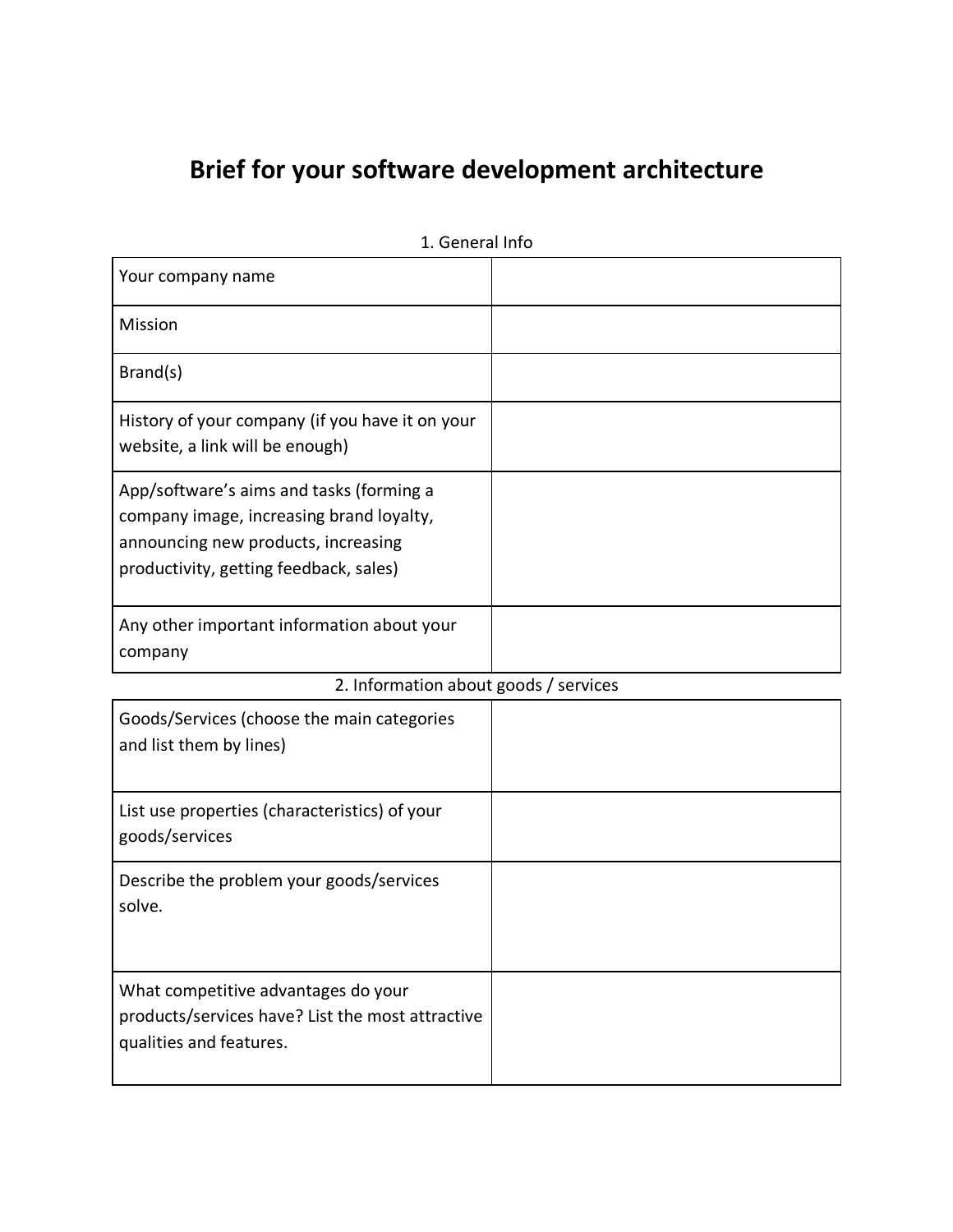| Why do people choose your product/service?                                                                                                   |  |
|----------------------------------------------------------------------------------------------------------------------------------------------|--|
| Estimate the quality level:<br>Very high<br>Higher than that of competitors<br>Same as that of competitors<br>Lower than that of competitors |  |
| Does the consumption of your goods have a<br>seasonal pattern? What are the seasonal<br>fluctuations? (%)                                    |  |
| Market share of goods/products                                                                                                               |  |
| Have you registered your brand?                                                                                                              |  |

# 3. Sales channels and regions

| Form of sales (large, small wholesale, retail)                                                                                                                               |  |
|------------------------------------------------------------------------------------------------------------------------------------------------------------------------------|--|
| Selling points (indicate what is relevant)<br>Online retail only<br>Shops<br>Supermarkets<br>Distribution networks                                                           |  |
| Market position<br>Absolute sales leader<br>No. 2 on the market<br>A narrow market niche<br>A beginner with a small market share<br>Another option<br>Priority sales regions |  |
| $\cdots$                                                                                                                                                                     |  |

### 4. Price range

| Retail price (price segment: economy, average, |  |
|------------------------------------------------|--|
| premium)                                       |  |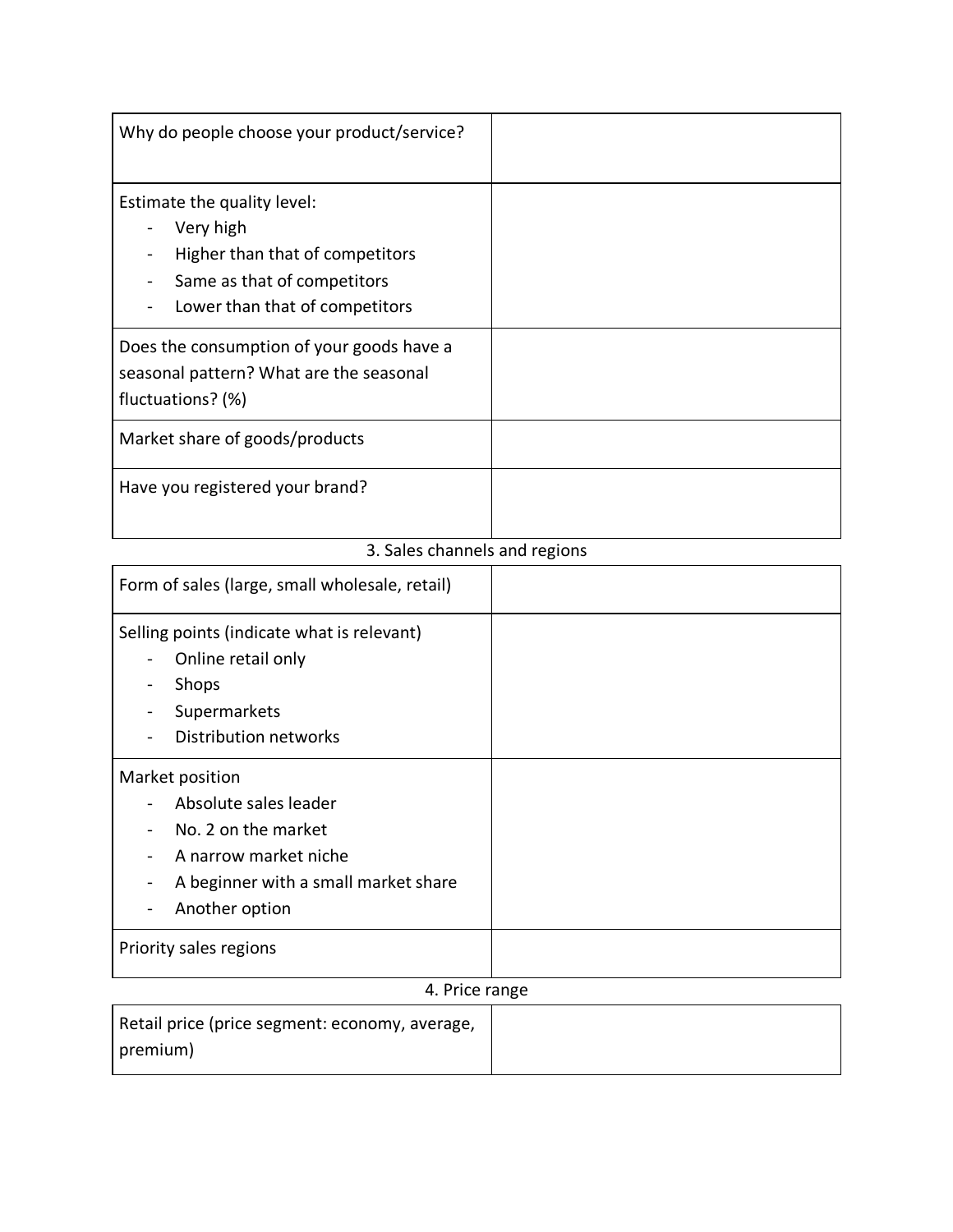| Price level for your product/service |  |
|--------------------------------------|--|
| Very high                            |  |
| - Higher than that of competitors    |  |
| - At the level of competitors        |  |
| Lower than that of competitors       |  |

### 5. Target Audience

## 5.1. B2B

| Who is your customer?                                              |  |
|--------------------------------------------------------------------|--|
| Buying motive (what makes customers use your<br>product / service) |  |
| Who makes a purchasing decision, when and<br>how                   |  |
| Other important indicators of your audience                        |  |
| Describe your ideal customer                                       |  |
| Customer's objections, fears and doubts                            |  |

#### 5.2. B2C

| Who is your customer?                                                                                   |  |
|---------------------------------------------------------------------------------------------------------|--|
| Describe the customer: sex, age, occupation,<br>marital status, income level per family member,<br>etc. |  |
| Describe an ideal client                                                                                |  |
| Customer's objections, fears and doubts                                                                 |  |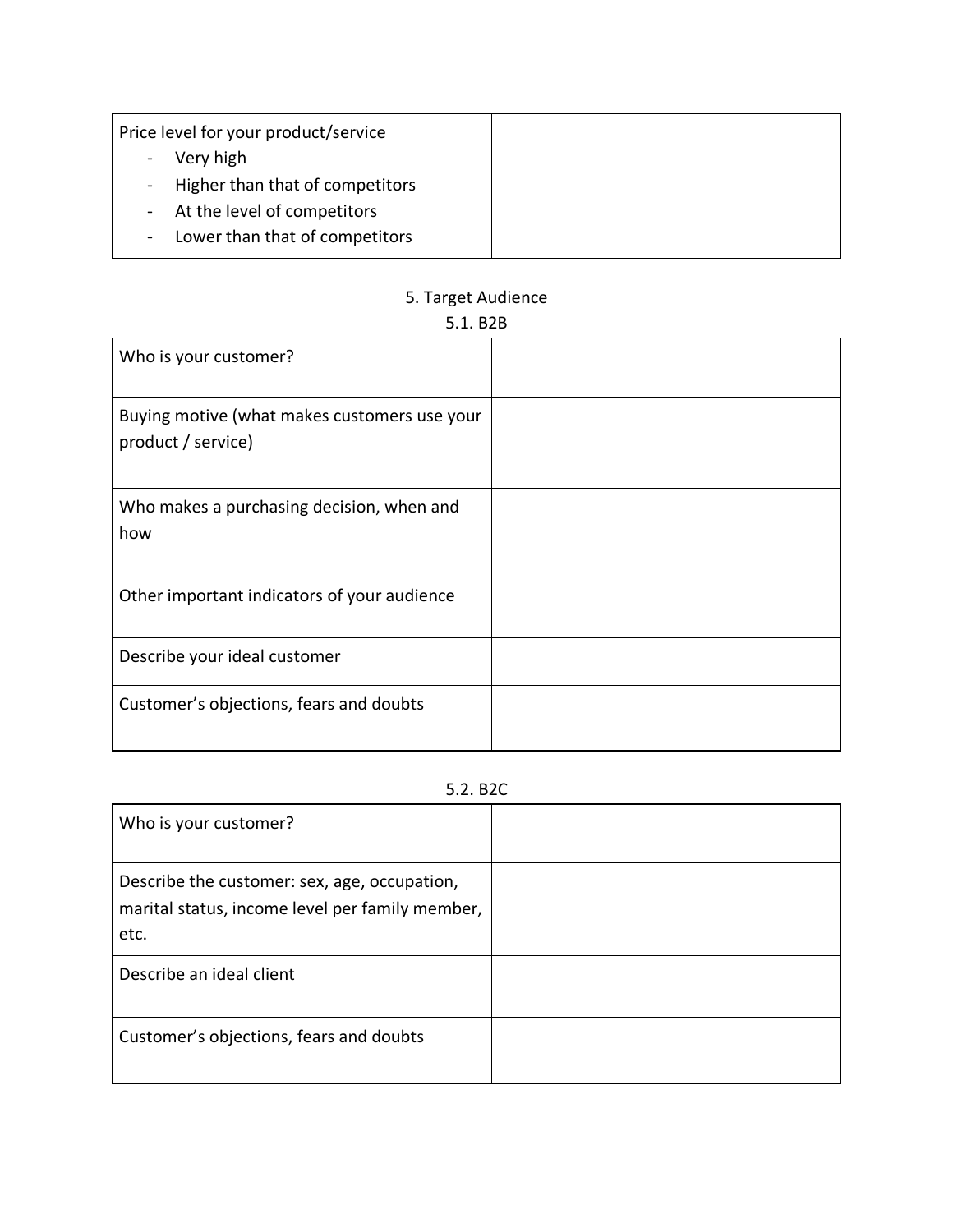| Buying motive (what makes customers use your<br>product / service) |  |
|--------------------------------------------------------------------|--|
| Who makes a purchasing decision, when and<br>how                   |  |
| Other important indicators of your audience                        |  |

# 6. Overview of competitors

| What are the main competition parameters or<br>properties of the product / service you most<br>often face?                                                 |  |
|------------------------------------------------------------------------------------------------------------------------------------------------------------|--|
| Main competitors, competing brands (close by<br>any criteria - quality properties, price, design,<br>$etc.$ )                                              |  |
| 3 main competitors posing the greatest threat -<br>links to sites / applications                                                                           |  |
| Price segment of competitors' goods / services                                                                                                             |  |
| Competitors' advantages from the client's point<br>of view (why customers choose competing<br>brands)                                                      |  |
| Your opinion on the marketing policy of strong<br>competitors on the Internet and their sites /<br>applications (what do you like and what do you<br>lack) |  |
| Market share of main competitors                                                                                                                           |  |

## 7. Marketing strategy

| Marketing strategy idea                                                          |  |
|----------------------------------------------------------------------------------|--|
| What online events are being held or planned<br>to promote the product / service |  |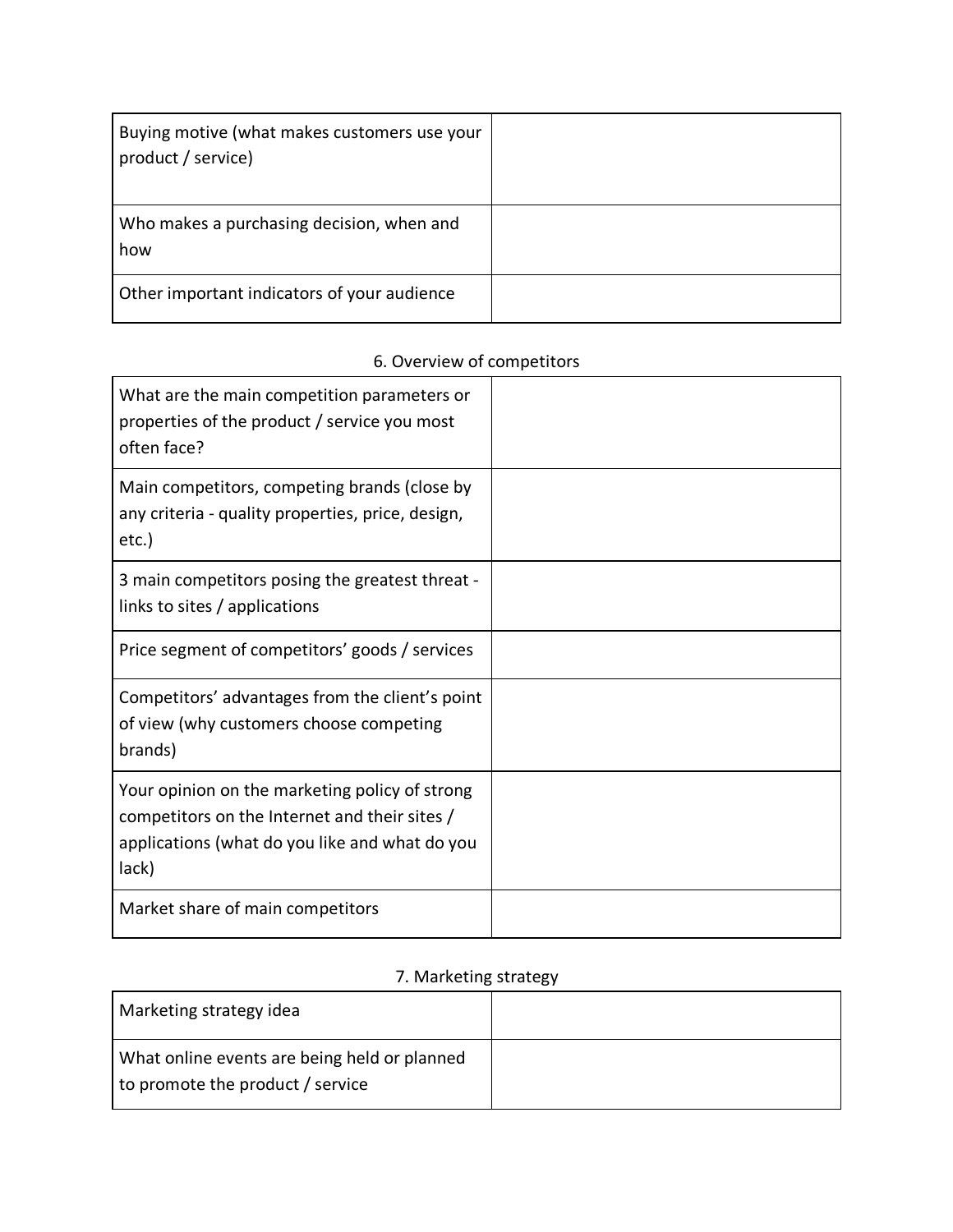| What offline events are / will be held in parallel                                        |  |
|-------------------------------------------------------------------------------------------|--|
| Possibility of providing bonuses, discounts,<br>special conditions                        |  |
| Additional marketing information, important for<br>the software / application development |  |

## 8. Information required for product / service positioning

| Marketing goals (for example, conquering the<br>market, entering a new geographical market,<br>eliminating competitors, increasing sales in the<br>short term, increasing the popularity of the<br>product via fostering of brand loyalty etc.) |  |
|-------------------------------------------------------------------------------------------------------------------------------------------------------------------------------------------------------------------------------------------------|--|
| Promotion goals (brand awareness formation                                                                                                                                                                                                      |  |
| [recognition]), client attraction (traffic or                                                                                                                                                                                                   |  |
| orders) or online / in-app sales (transactions)                                                                                                                                                                                                 |  |
| Regions of the advertising campaign                                                                                                                                                                                                             |  |
| Product positioning (Positioning of products on                                                                                                                                                                                                 |  |
| the market is seen as providing it with a certain                                                                                                                                                                                               |  |
| position in the minds of consumers, including                                                                                                                                                                                                   |  |
| detachment from competitors - for example, a                                                                                                                                                                                                    |  |
| Mercedes is a car for respectable people, Coca-                                                                                                                                                                                                 |  |
| Cola is a drink with which every day is a holiday)                                                                                                                                                                                              |  |

# 9. Information required for a software / app development planning

| Deadline by which you need a working version of a<br>  program |  |
|----------------------------------------------------------------|--|
| <b>Expected development budget</b>                             |  |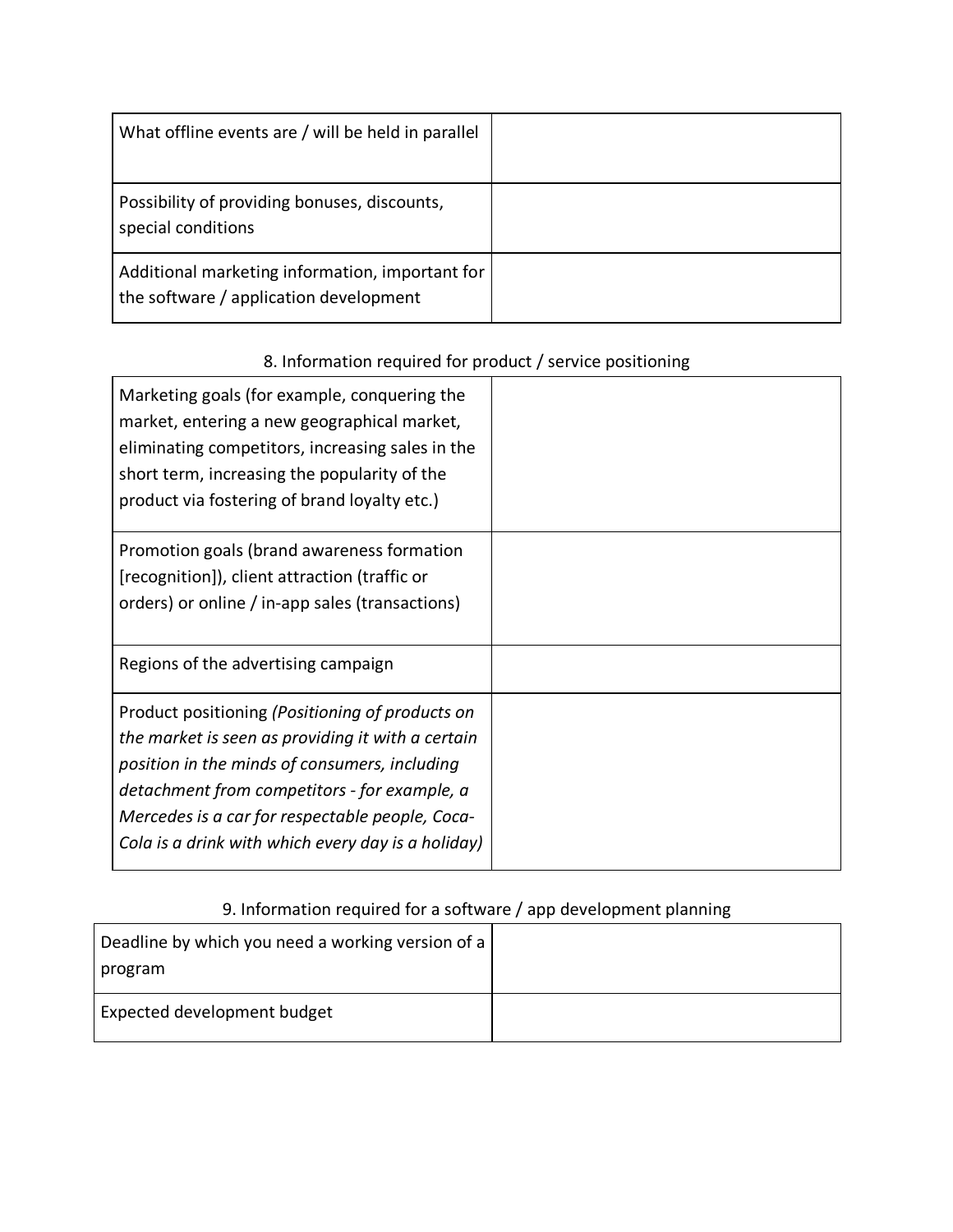| Roles: what types of users should be covered in<br>the app:<br>- system administrator<br>- manager<br>- customer<br>- etc.                                                                                                                          |  |
|-----------------------------------------------------------------------------------------------------------------------------------------------------------------------------------------------------------------------------------------------------|--|
| User Journey: describe in a few words what each<br>user should be able to do on the site                                                                                                                                                            |  |
| Describe which rights are provided / allowed for<br>each of the roles:<br>add / delete / edit users and / or structure<br>$\overline{\phantom{0}}$<br>add / delete / edit sections or separate site<br>$\overline{\phantom{0}}$<br>/ app categories |  |
| Do you need a login option on the site / in the app<br>for users / employees?                                                                                                                                                                       |  |
| Do you already have design concepts that you like<br>or any additional requirements to the style?                                                                                                                                                   |  |
| Specify the app you would like your solution to<br>look like in terms of:<br>- functionality<br>- design                                                                                                                                            |  |
| What is your monetisation strategy?                                                                                                                                                                                                                 |  |
| What problem does the software / application<br>solve for your company?                                                                                                                                                                             |  |
| What problem does your software solve for the<br>user?                                                                                                                                                                                              |  |
| How are these problems solved now?                                                                                                                                                                                                                  |  |